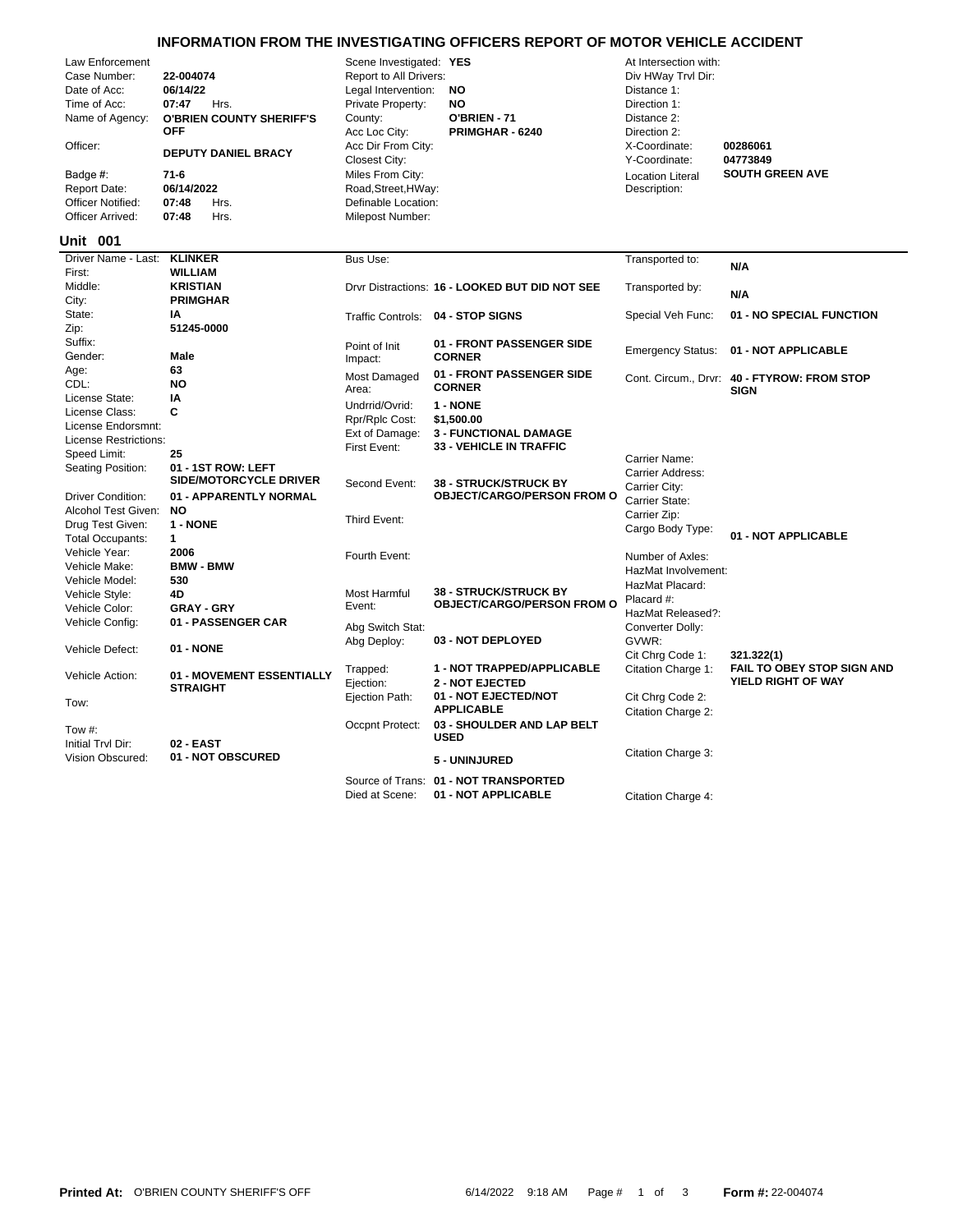## **002 Unit**

| אט וווע                        |                                              |                  |                                            |                          |                                              |
|--------------------------------|----------------------------------------------|------------------|--------------------------------------------|--------------------------|----------------------------------------------|
| Driver Name - Last:            | <b>HOFMEYER</b>                              | <b>Bus Use:</b>  |                                            | Transported to:          | N/A                                          |
| First:                         | <b>ROCHELLE</b>                              |                  |                                            |                          |                                              |
| Middle:                        | <b>KIT</b>                                   |                  | Drvr Distractions: 02 - NOT DISTRACTED     | Transported by:          | N/A                                          |
| City:                          | <b>PAULLINA</b>                              |                  |                                            |                          |                                              |
| State:                         | ΙA                                           |                  | Traffic Controls: 01 - NO CONTROLS PRESENT | Special Veh Func:        | 01 - NO SPECIAL FUNCTION                     |
| Zip:                           | 51046-0000                                   |                  |                                            |                          |                                              |
| Suffix:                        |                                              | Point of Init    | <b>11 - FRONT DRIVER SIDE CORNER</b>       | <b>Emergency Status:</b> | 01 - NOT APPLICABLE                          |
| Gender:                        | Female                                       | Impact:          |                                            |                          |                                              |
| Age:                           | 54                                           | Most Damaged     | <b>11 - FRONT DRIVER SIDE CORNER</b>       |                          | Cont. Circum., Drvr: 88 - NO IMPROPER ACTION |
| CDL:                           | <b>NO</b>                                    | Area:            |                                            |                          |                                              |
| License State:                 | IA                                           | Undrrid/Ovrid:   | 1 - NONE                                   |                          |                                              |
| License Class:                 | C                                            | Rpr/Rplc Cost:   | \$1,000.00                                 |                          |                                              |
| License Endorsmnt:             |                                              | Ext of Damage:   | <b>3 - FUNCTIONAL DAMAGE</b>               |                          |                                              |
| License Restrictions: <b>B</b> |                                              | First Event:     | <b>33 - VEHICLE IN TRAFFIC</b>             |                          |                                              |
| Speed Limit:                   | 25                                           |                  |                                            | Carrier Name:            |                                              |
| Seating Position:              | 01 - 1ST ROW: LEFT                           |                  |                                            | Carrier Address:         |                                              |
|                                | <b>SIDE/MOTORCYCLE DRIVER</b>                | Second Event:    | <b>38 - STRUCK/STRUCK BY</b>               | Carrier City:            |                                              |
| <b>Driver Condition:</b>       | 01 - APPARENTLY NORMAL                       |                  | <b>OBJECT/CARGO/PERSON FROM O</b>          | Carrier State:           |                                              |
| Alcohol Test Given:            | NO.                                          | Third Event:     | <b>23 - VEHICLE WENT AIRBORNE</b>          | Carrier Zip:             |                                              |
| Drug Test Given:               | 1 - NONE                                     |                  |                                            | Cargo Body Type:         |                                              |
| <b>Total Occupants:</b>        | $\mathbf{1}$                                 |                  |                                            |                          | 01 - NOT APPLICABLE                          |
| Vehicle Year:                  | 2009                                         | Fourth Event:    |                                            | Number of Axles:         |                                              |
| Vehicle Make:                  | <b>TOYOTA - TOYT</b>                         |                  |                                            | HazMat Involvement:      |                                              |
| Vehicle Model:                 | <b>HGH</b>                                   |                  |                                            | HazMat Placard:          |                                              |
| Vehicle Style:                 | SW                                           | Most Harmful     | <b>33 - VEHICLE IN TRAFFIC</b>             | Placard #:               |                                              |
| Vehicle Color:                 | <b>TAN - TAN</b>                             | Event:           |                                            | HazMat Released?:        |                                              |
| Vehicle Config:                | 03 - SPORT UTILITY VEHICLE                   | Abg Switch Stat: |                                            | Converter Dolly:         |                                              |
|                                |                                              | Abg Deploy:      | 03 - NOT DEPLOYED                          | GVWR:                    |                                              |
| Vehicle Defect:                | 01 - NONE                                    |                  |                                            | Cit Chrg Code 1:         |                                              |
|                                |                                              | Trapped:         | <b>1 - NOT TRAPPED/APPLICABLE</b>          | Citation Charge 1:       |                                              |
| Vehicle Action:                | 01 - MOVEMENT ESSENTIALLY<br><b>STRAIGHT</b> | Ejection:        | <b>2 - NOT EJECTED</b>                     |                          |                                              |
|                                |                                              | Ejection Path:   | 01 - NOT EJECTED/NOT                       | Cit Chrg Code 2:         |                                              |
| Tow:                           |                                              |                  | <b>APPLICABLE</b>                          | Citation Charge 2:       |                                              |
| Tow #:                         |                                              | Occpnt Protect:  | 03 - SHOULDER AND LAP BELT                 |                          |                                              |
| Initial Trvl Dir:              | 01 - NORTH                                   |                  | <b>USED</b>                                |                          |                                              |
| Vision Obscured:               | 01 - NOT OBSCURED                            |                  |                                            | Citation Charge 3:       |                                              |
|                                |                                              |                  | 5 - UNINJURED                              |                          |                                              |
|                                |                                              |                  | Source of Trans: 01 - NOT TRANSPORTED      |                          |                                              |
|                                |                                              | Died at Scene:   | 01 - NOT APPLICABLE                        | Citation Charge 4:       |                                              |

## **Accident Environment**

| First Harmful Event Loc:   | 01 - ON ROADWAY               | <b>Roadway Characteristics</b> |                                                                                                    |
|----------------------------|-------------------------------|--------------------------------|----------------------------------------------------------------------------------------------------|
| Manner of Crash/Collision: | 02 - HEAD-ON (FRONT TO FRONT) | Environment:                   | 05 - GLARE                                                                                         |
| Light Conditions:          | <b>1 - DAYLIGHT</b>           | Roadway:                       | 01 - NONE APPARENT                                                                                 |
| <b>Weather Conditions:</b> | 01 - CLEAR                    |                                |                                                                                                    |
|                            |                               | Type of Road Junc/Feat:        | <b>12 - FOUR-WAY INTERSECTION</b>                                                                  |
| Surface Conditions:        | $01 - DRY$                    |                                |                                                                                                    |
|                            |                               | FRA No.:                       |                                                                                                    |
|                            |                               | Horizontal Alignment:          |                                                                                                    |
| Workzone Related:          | <b>NO</b>                     | <b>Vertical Alignment:</b>     |                                                                                                    |
| Activity:                  |                               |                                |                                                                                                    |
| Location:                  |                               |                                |                                                                                                    |
| Type:                      |                               |                                | First Harmful Evt of Crash: 38 - STRUCK/STRUCK BY<br><b>OBJECT/CARGO/PERSON FROM OTHER VEHICLE</b> |
| <b>Workers Present:</b>    |                               |                                |                                                                                                    |
| .                          |                               |                                |                                                                                                    |

## **Narrative**

DRIVER OF UNIT 001 WAS EASTBOUND ON 1ST ST NW; DRIVER OF UNIT 002 WAS NORTHBOUND ON S. GREEN AVE; DRIVER OF UNIT 001 STOPPED AT THE STOP SIGN BUT FAILED TO YIELD TO UNIT 002 TRAVELING NORTHBOUND ON S. GREEN AVE; DRIVER OF UNIT 001 STATED THAT IT WAS HIS FAULT THAT HE DIDN'T YIELD BECAUSE HE LOOKED WHEN HE STOPPED BUT DIDN'T SEE UNIT 002 BECAUSE OF THE SUN IN HIS EYES AND POSSIBLY THE SMALL GREENHOUSE NEAR THE SIDEWALK ON S. GREEN AVE.; DRIVER OF UNIT 001 AND UNIT 002 STATED THAT THEY WERE UNINJURED